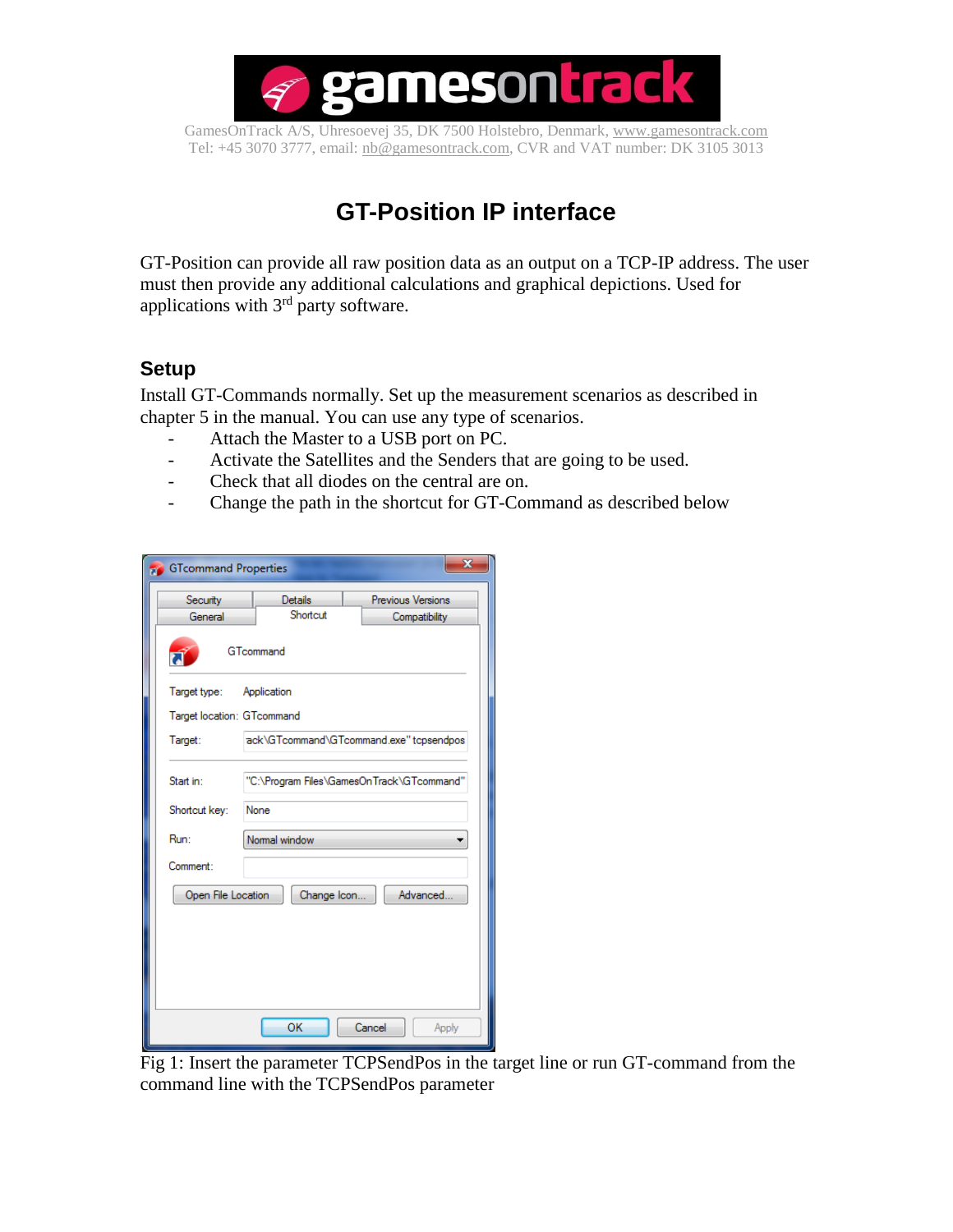

GamesOnTrack A/S, Uhresoevej 35, DK 7500 Holstebro, Denmark, [www.gamesontrack.com](http://www.gamesontrack.com/) Tel: +45 3070 3777, email: [nb@gamesontrack.com,](mailto:nb@gamesontrack.com) CVR and VAT number: DK 3105 3013

#### Activate measurements setting the system in Drive mode or Recording mode by starting GT-Command choosing your systemfile.



The GT-Command is streaming data and the application can be minimized

## **Port**

Data is per default streamed on port 15010 If another port is desired, changing the parameter to TCPSendPos:18000 will provide data on the specific port 18000

# **Position data**

Data is delivered in a comma-separated string. For every satellite there is an ID, distance and level:

There are never any leading zeros. You can depend on the ',', so your parsing routine should just use a String.Split on that character.

You need to use GTCommand for the calibration and set up everything there. The message interval is the Master setup configuration you have set in GTCommand (usually around 100 ms).

The format looks like this (receiver 1 to N):

<RealTimeStampMS>,<TxAddress>,<X>,<Y>,<Z>,<R1Address>,<R1Distance>,<R1Level>,< ...>,<...>,<...>,<RNAddress>,<RNDistance>,<RNLevel>

<Time> - Milliseconds after start" <Sender ID> - The specific transmitter ID, can be seen on the label  $\langle x \rangle$  - The x-coordinate in mm  $\langle y \rangle$  - The y-coordinate in mm  $\langle z \rangle$  - The z-coordinate in mm is 0 if 2 D scenario. <Satellite ID> - The specific Satellite ID, can be seen on the label <Distance> - The measured distance in mm